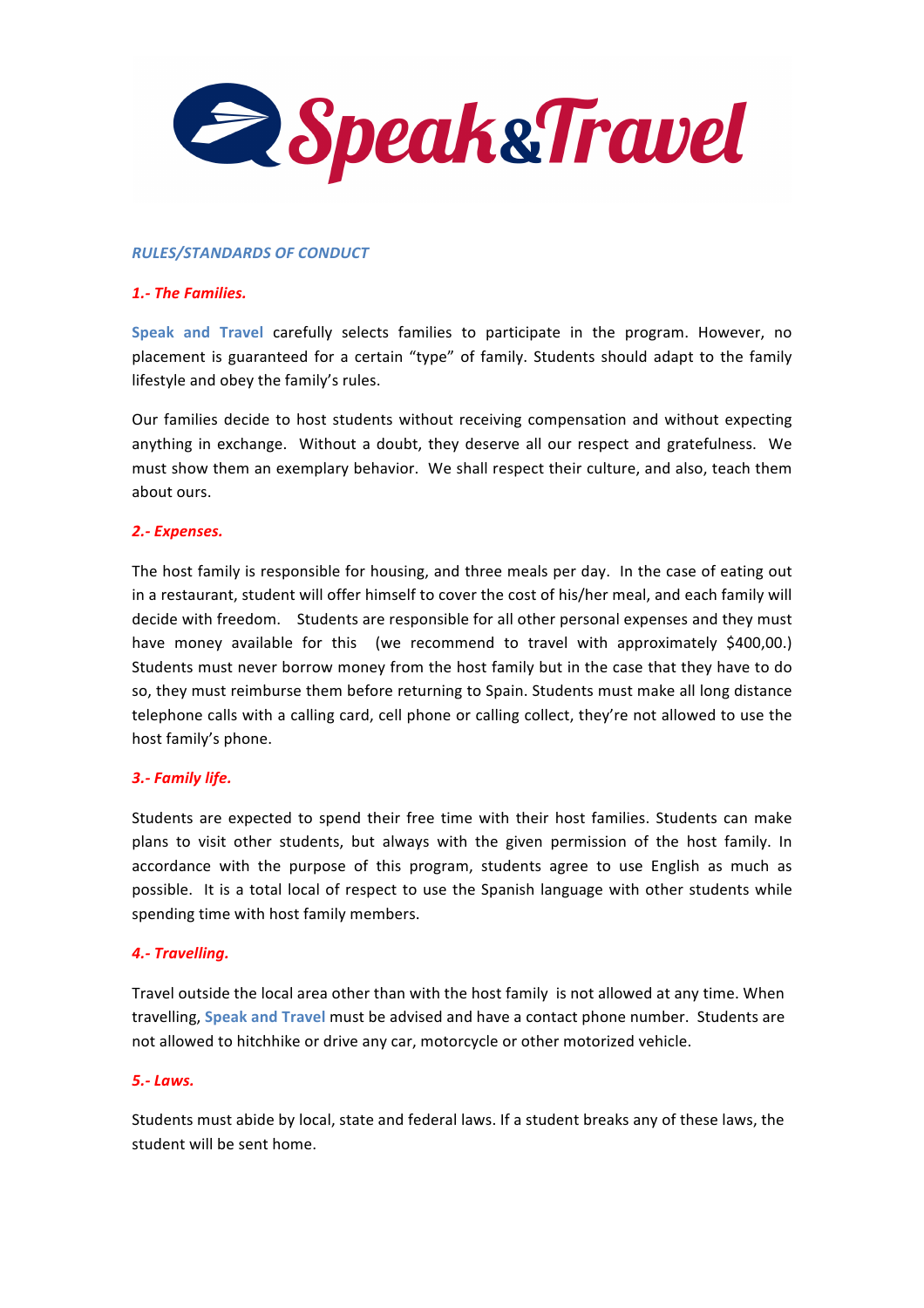

5.1 Alcohol. Drinking alcoholic beverages, is illegal for people under the age of 21, and it is considered a serious offense to do so. In their culture, it is neither well-seen nor accepted for minors to drink, and that includes beers and wines. Do not seek for their understanding or comprehension! on! this! matter,! because! you! will! not! find! it.! ! ! All! illegal! use,! purchase,! or! possession of alcohol, drugs, or other harmful controlled substances is prohibited.

5.2 Tobacco. It is illegal for anyone under 18 years of age to purchase or use tobacco in the U.S. It will also not be accepted by families where a family member also smokes. If you smoke you'll be sent back to Spain.

5.3 Shoplifting. Shoplifting is a serious offense in the USA and students will be sent home.

5.4 Internet. It is strictly forbidden to visit websites that aren't suitable for children and teenagers.

# *6.!!Religion*

You will find a great diversity of religions in the US, being most of them Christians: Baptist (the greatest affiliation in the South of the country), Methodist, Presbyterians, Catholics.. They all practice and live their religions deeply, following its rules and doctrines. Many families will bless the table daily, may read the Bible at some times, and they will assist to Church on Sunday.

Make a good use of this opportunity to enrich your culture and knowledge, and to learn about other religions. Go with them to a Religious service, and they will be pleased to introduce you to their Preacher and other Church members and friends. But mainly, show respect for their beliefs, and never make any offensive comments about their Faith.

## *7.1 Dangerous!Activities.!*

Insurance doesn't cover for any potentially dangerous activity such as skydiving, hang gliding, or bungee jumping. For all potentially dangerous activities that are allowed, the student must ask their host and natural family for permission and take all extra precautions appropriate for the activity, such as wearing a helmet, body gear, etc. They must also take out insurance coverage for these activities.

# *8.1 New!Technologies.!*

It is important to use new technologies in the proper way. You cannot spend a large part of your time looking for a Wifi connection, because you'll interrupt the rhythm of the trips or you'll occupy your host family's computer. You have to understand that you should make a considerable effort to limit contact with family members and friends in Spain. This rule applies to all methods of communication (whatsapp, skype, facebook etc.)